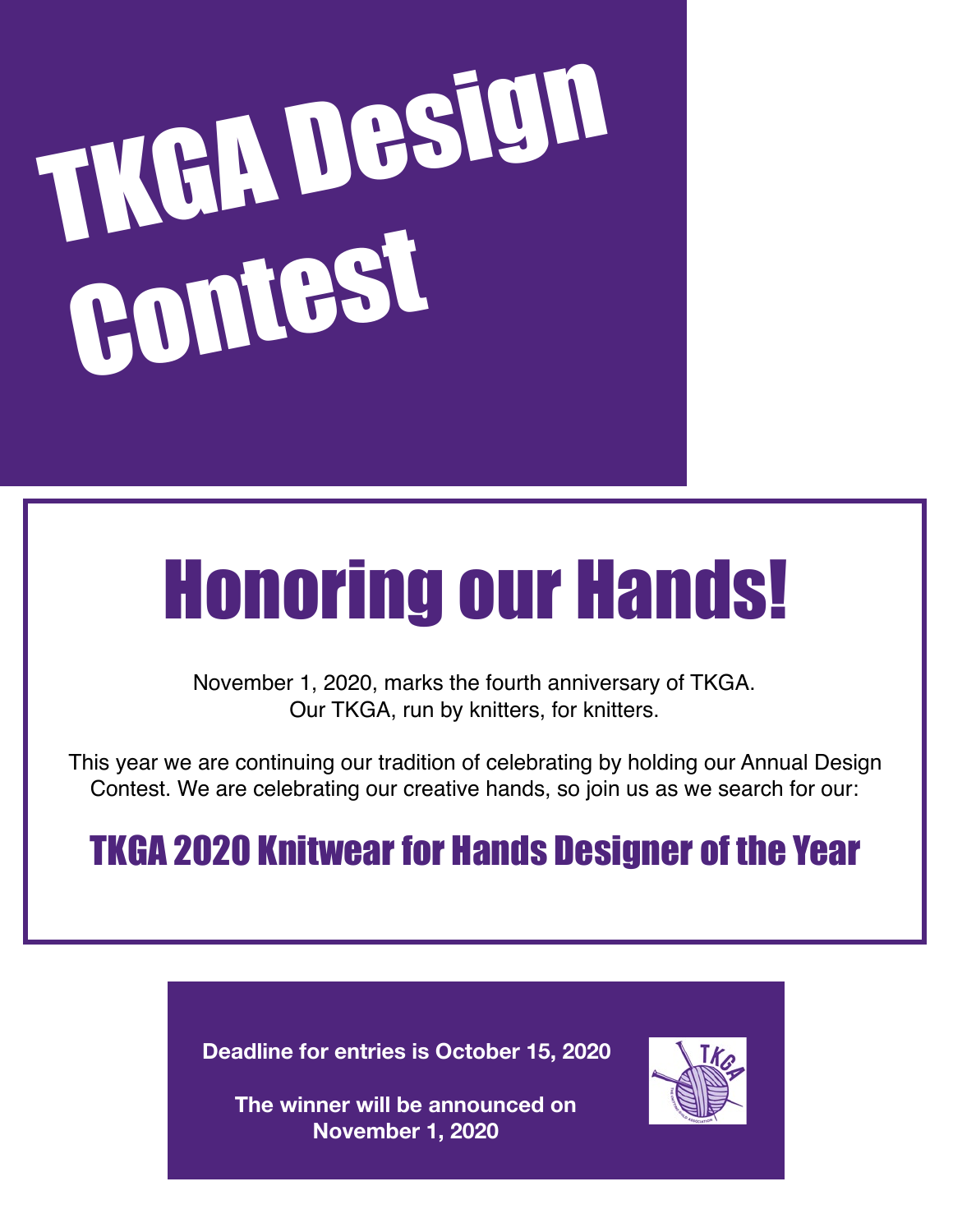# **Honoring Our Hands**

## **TKGA 2020 Design Contest Official Guidelines**

- The entry should be an item worn on the hands or wrists. It can cover the arms and wrist as long as the hand or wrist is also covered by the garment. The item should be at least two pieces with one piece for each hand/wrist (they can be interchangeable, but there should be two). Other pieces can be present as embellishment. Each pair or set of hand/wrist items will count as one entry and will be judged as a pair or set.
- All entries must be hand knit. Accessories and embellishments may be fabricated from materials other than yarn, such as (but not limited to) beads or buttons; or handcrafted by a method other than knitting, such as (but not limited to) crochet, needlepoint, or embroidery. These non-knitted additions can be only embellishments, with the main item being hand knit with yarn.
- All submitted designs must be the original work of the entrant. An original design is one that is not directly modeled on an existing pattern and differs substantially in gauge (or yarn weight), stitch pattern, and design styling from other available designs.
- Only current members of TKGA are eligible to enter and receive prizes. You must be a member upon entry and upon conclusion of the contest. Non-members can enter by becoming TKGA members. Membership is \$25 and can be obtained on our website under Membership.
- Knitters of all levels are encouraged to submit their original design. The contest is open to both amateur and professional designers.
- Published designs are not eligible for entry. This includes self-published designs.
- There is a limit of two entries per designer.
- All entries must be received by October 15, 2020. The winner will be announced on November 1, 2020.\*
- Entries will be made by submitting photographs of the item.\*\* Each entry must include at least three, but no more than seven, photographs. One of the photographs should show the item in its entirety. If there are any important construction details, such as ties, closures, or seams, include a photograph of these areas. Close-up photos of intricate stitch patterns or stitch work is encouraged, as is a photo of the item on a model or mannequin. Keep in mind the judges must be able to see your work to evaluate and assess it. We will accept only jpeg files, and the files should not be any larger than 500KB (72dpi and 500 pixels). In addition, please name each photo file using the following naming convention:
- nameofdesign.photo#.jpg Example: HandwearItem.photo#2.jpg
- Entries will be judged anonymously by a jury of TKGA Certified Judges and/or TKGA Certified Master Knitters with extensive design experience. All decisions by the jury will be final and binding. The judging panel will be announced June 1, 2020.

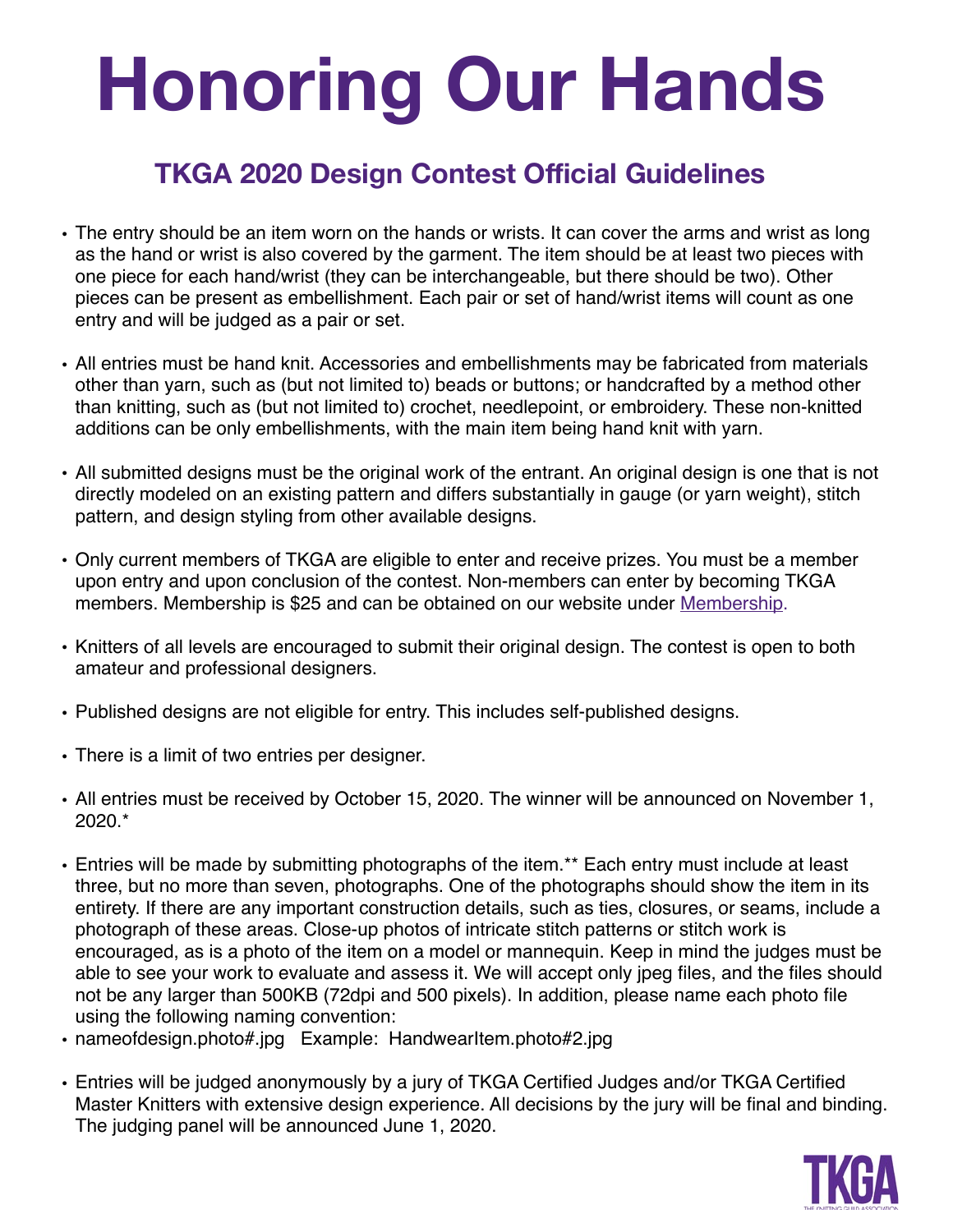- Entries will be judged on the following criteria:
	- Design and Artistic Appeal
	- Originality and Creativity
	- Color Balance and/or Harmony
	- Quality and Workmanship
- All entries must be accompanied by the two-page entry form at the end of this flyer. Send only the signed entry form along with your photographs. DO NOT include a pattern for your item.
- Three places will be awarded. Honorable mention awards will be given depending on the number of entries received. No entrant can place in more than one slot. Photographs of the winning designs will be published in the Spring Issue of *Cast On*.\*\*
- Complete entries should be emailed to designcontest tkga@gmail.com. You will receive a confirmation email that your entry has been received.

\* In the event that there is an unexpectedly large number of entries, TKGA reserves the right to extend the judging period. Should this occur, an announcement will be made on the Design Contest webpage at tkga.org, in K2TOG and in the TKGA group at ravelry.com.

\*\* While the contestant retains copyright of all photographs, TKGA retains the right to use all photographs submitted for

## **PRIZE LIST**

#### **FIRST PLACE**

- **Designation as TKGA 2020 Knitwear for Hands Designer with certificate and all rights to use this title**
- Blue Ribbon
- \$250.00
- One year membership to TKGA (will be applied after current membership expires)
- A copy of Nomadic Knits Issue 5: Vermont
- A yarn package valued over \$200, assembled by TKGA Executive Director Arenda Holladay

#### **SECOND PLACE**

- **Red Ribbon**
- \$150.00
- A copy of Nomadic Knits Issue 5: Vermont
- A yarn package valued over \$150, assembled by TKGA Executive Director Arenda Holladay

#### **THIRD PLACE**

- White Ribbon
- $$75.00$
- A copy of Nomadic Knits Issue 5: Vermont
- A yarn package valued over \$100, assembled by TKGA Executive Director Arenda Holladay

TKGA thanks Nomadic Knits for their support. https://nomadicknits.com



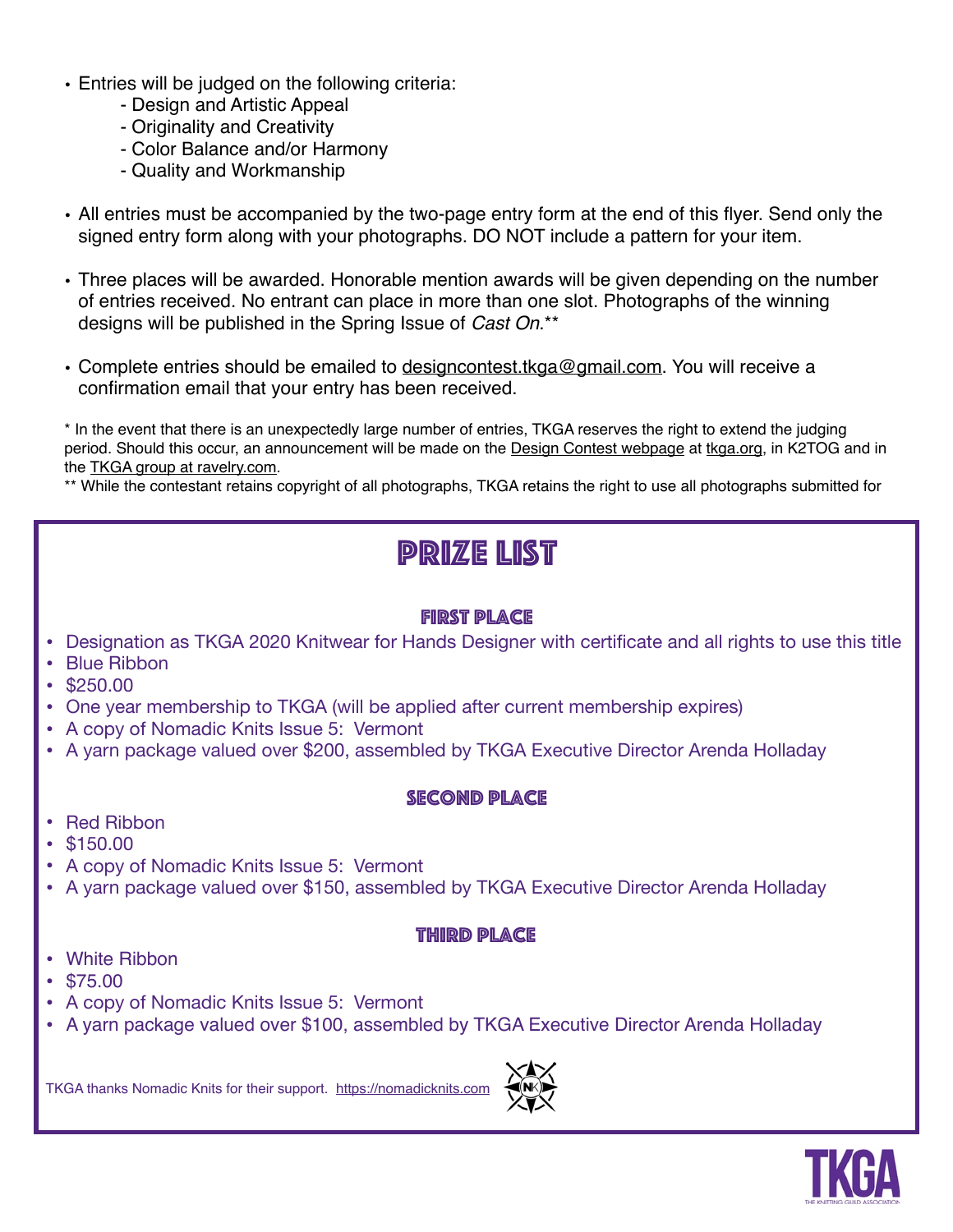### **TKGA 2020 DESIGN CONTEST ENTRY FORM**

| Entry form must be signed in order for entry to be judged - see page 2 of this form.                   |
|--------------------------------------------------------------------------------------------------------|
| <b>Contact Information</b>                                                                             |
|                                                                                                        |
| <b>Street Address:</b><br><u> 1989 - Johann John Stein, marwolaethau (b. 1989)</u>                     |
|                                                                                                        |
|                                                                                                        |
|                                                                                                        |
| Number of photos accompanying entry: ____________ (minimum of 3, maximum of 7)                         |
|                                                                                                        |
| List all needle sizes used, in US notation:                                                            |
|                                                                                                        |
| List all yarns used. Include manufacturer, name of yarn, and color: (can continue on page 2 if needed) |
|                                                                                                        |
|                                                                                                        |
|                                                                                                        |

On the next page, brießy describe your design inspiration and anything special about your design that the judges should be aware of. This section should be 150-200 words.